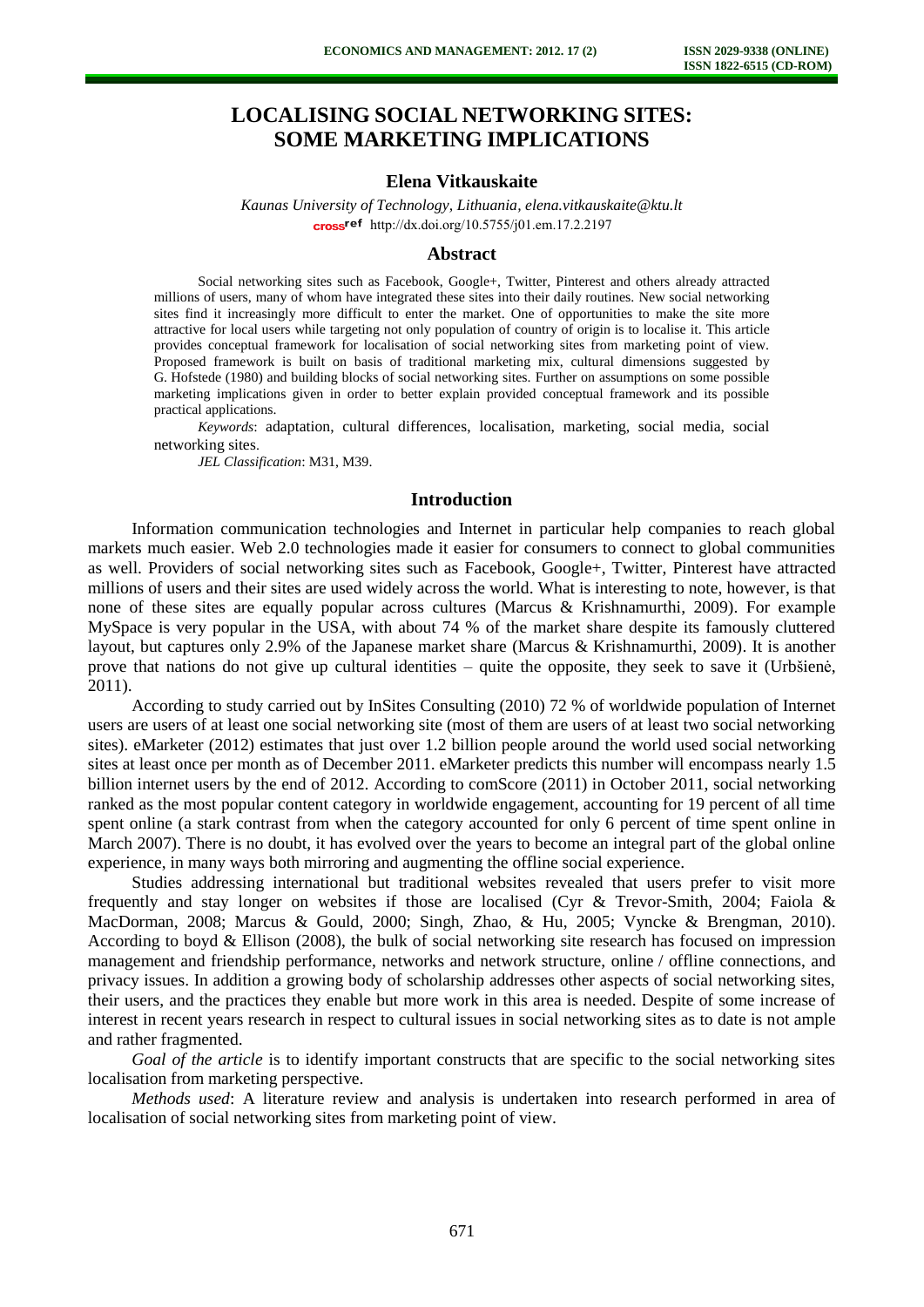# **Definition of social networking sites**

Researchers use quite a number of terms, which are related to social networking sites, such as "internet social networking" (Richter, Riemer, vom Brocke, & Große Böckmann, 2009), "social web sites" (W. Kim, Jeong, & Lee, 2010), "social networking services" (Marcus & Krishnamurthi, 2009) and others. Definitions of these terms are overlapping but do not cover exactly same area.

Currently most commonly used definition of social network(ing) sites is one proposed by boyd and Ellison (2008). They define Social Network Sites as "web-based services that allow individuals to (1) construct a public or semi-public profile within a bounded system, (2) articulate a list of other users with whom they share a connection, and (3) view and traverse their list of connections and those made by others within the system. The nature and nomenclature of these connections may vary from site to site". (Beer, 2008) argued that this definition is too wide and includes all sites that feature social network of any kind (and not just as core features). He also disagreed that social networking sites are only for making new relations.

As it is not intended by this article to propose ultimate definition of social networking sites, it will be boyd and Ellison (2008) definition that will be used as basis in this paper, though term of social networking sites is used instead of social network sites, as author agree to Beer (2008) opinion, that networking includes maintaining of the present social network and is not limited to extension of ones' network with only new acquaintances.

### **Defining localisation and role of culture in it**

In traditional marketing literature term "localisation" often used as contrast to term "globalisation" (e.g. S. Ramarapu, Timmerman, & Ramarapu, 1999) instead of "adaptation" which is commonly used in contrast to "standardization" (e.g. Ryans Jr, Griffith, & White, 2003). In most cases authors seem to assume terms to be self explanatory and do not provide any definition. Though practitioners opinion studies show that cultural issues are peripheral factor for their international marketing decisions (Vrontis, Thrassou, & Lamprianou, 2009), theoretically culture considered important factor in international marketing (Engelen & Brettel, 2011). Culture and social world has an impact on values of people. Those values have an impact on attitudes and behaviour in turn (Alas & Tuulik, 2007).

Localisation Industry Standards Association (2007) defines localisation this way: "Localisation involves taking a product and making it linguistically and culturally appropriate to the target locale (country/region and language) where it will be used and sold." This definition is most often used in relevance to information communication technologies. As websites are also attributed to information communication technologies, this term seems suitable for defining localisation of social networking sites in context of marketing as well. Apparently language and culture are two main constructs in this definition. As language could be understood as integral part of culture, author will focus on cultural issues only in this article.

Companies which decide to target their website to international market, can choose one of strategies for approaching users in different countries (Alimienė & Kuvykaitė, 2008):

- 1. Standardisation strategy uses promotional messages internationally, translating but not otherwise modifying headings, illustrations or copy.
- 2. Localisation (or adaptation) strategy posits that consumer difference may have been widening and that messages should be tailored according to culture, media availability, product life-cycle stages and industry structures.
- 3. Third school of thought offers a compromise (or contingency) approach appropriateness of standardisation depends on the product, consumer characteristics and environmental factors.

Cultural environment has strong impact on the decisions of standardization/ adaptation in the international market (Virvilaite, Seinauskiene, & Sestokiene, 2011). Thought these strategies derive from traditional marketing, they did not lose its importance in the context of virtual environment. A number of studies were carried out in order to find out whether users prefer localised or standardised websites (Cyr & Trevor-Smith, 2004; Faiola & MacDorman, 2008; Marcus & Gould, 2000; Singh et al., 2005; Vyncke & Brengman, 2010). Researchers found that users prefer to visit more frequently and stay longer on websites if those are localised. This leads to the conclusion that websites should be localised in respect to cultural differences (Singh *et al.*, 2005).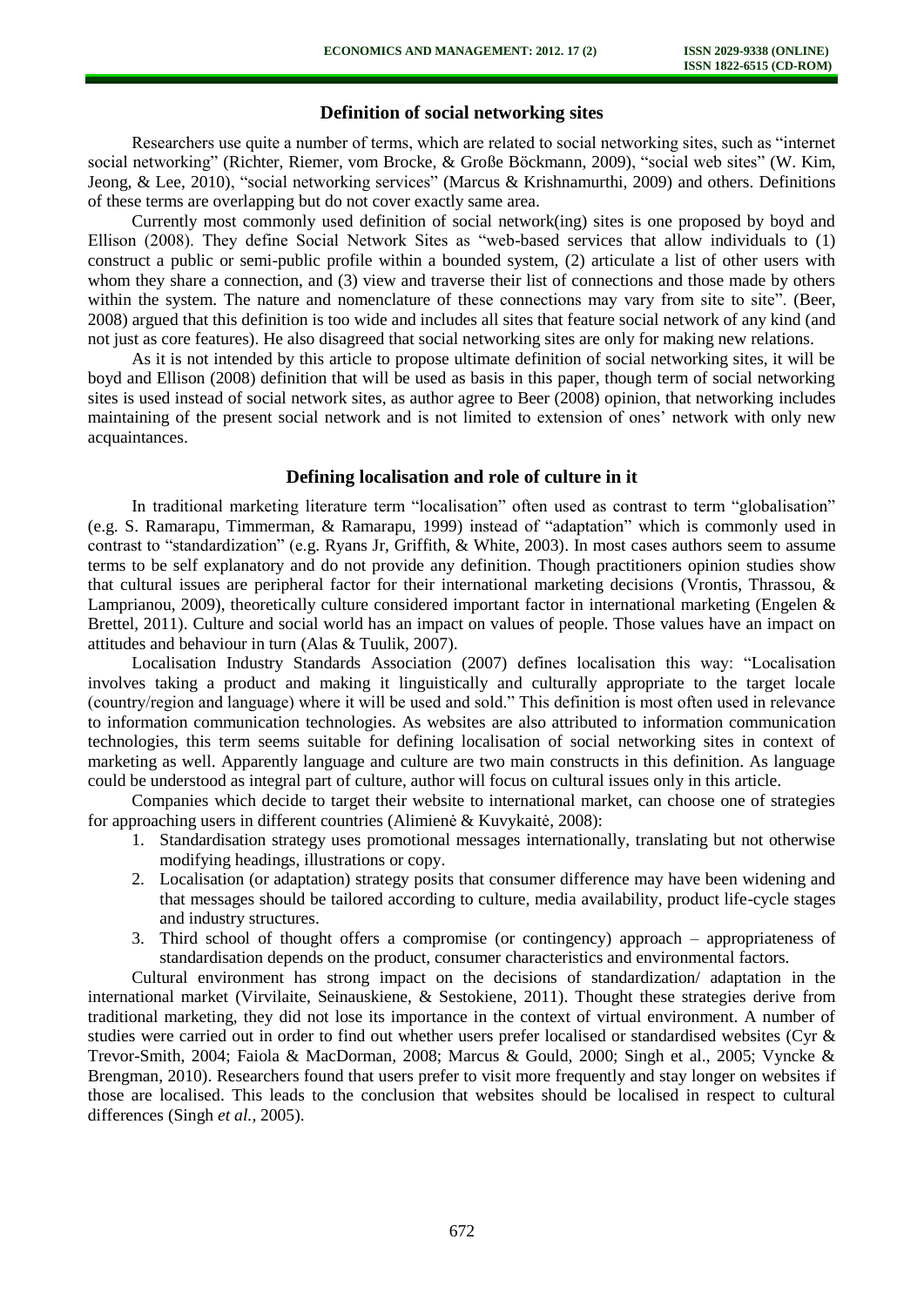## **Previous research on cross cultural differences in social networking sites**

Despite increasing interest in recent years cultural issues in social networking sites are researched less than a decade still (earliest studies known to author published in publicly available articles dated 2006).

Most studies on cross-cultural difference impact on various online activities are based on Hofstede's (1980) culture dimensions (power distance, individualism / collectivism, masculinity / femininity, uncertainty avoidance, and Confucian dynamism), as well as Hall's (1976) dimensions (high / low context and polychromic / monochronic cultures). This reflects well research trends in traditional marketing – 60 per cent of all studies carried out in last 20 years were based on Hofstede's (1980) culture dimensions (Engelen & Brettel, 2011). Such trend is also reflected in research carried out on cultural issues in social networking sites to date as most authors based their studies on Hofstede's (1980) culture dimensions (individualism / collectivism dimension used most often).

Authors who carried out research on cultural issues in social networking sites use different definitions of social networking sites which mainly results in different scopes of research, – in some cases it meant excluding sites mainly meant for sharing user generated content, as Flickr (photo sharing), YouTube (video sharing) though other authors consider these sites as social networking sites as well (Vitkauskaite, 2010).

Majority of studies to date seek to find cultural differences in user motives to use of social networking sites (e.g. Barker & Ota, 2011; Chapman & Lahav, 2008; Y. Kim, Sohn, & Choi, 2011), privacy and security issues (e.g. Krasnova & Veltri, 2010; Marshall, Cardon, Norris, Goreva, & D'Souza, 2008; Wang, Norcie, & Cranor, 2011), constructs pf social capital (e.g. Choi, Kim, Sung, & Sohn, 2011; Ji et al., 2010) and selfrepresentation (e.g. Cho, 2010; DeAndrea, Shaw, & Levine, 2010). Few researchers study marketing related issues.

Most of the studies analyse only few social networking sites and/ or in respect of few countries, in most cases involving only very limited numbers of users, if involving them at all (Vitkauskaite, 2010). Bulk of studies compares users' attitudes of or social networking sites of USA and one or few Asian countries (e.g. China, Korea, Japan, Taiwan). If particular social networking sites are chosen it is Facebook and most popular local social networking site of chosen Asian country (e.g. QQ, Cyworld, Mixi, Wretch respectively) (e.g. Barker ir Ota, 2011; Cho, 2010).

As noted by Marcus and Krishnamurthi (2009), it is important to not over-generalize and assume that all design elements of social networking sites successful in one of countries is guaranteed to provide the same results in other countries ranking similarly on Hofstede's (1980) cultural dimensions. Thus larger scale research is needed to reach significant results: there should be more countries involved and more social networking sites taken into consideration.

#### **Proposed conceptual framework for localisation of social networking sites**

Conceptual framework for localisation of social networking sites is graphically presented in Fig. 1. According to the model localisation of marketing mix elements is directly impacted by cultural differences (based on Hofstede (1980) cultural values dimensions model) and expressed through changes in various components of social networking sites.



**Figure 1**. Conceptual framework for localisation of social networking sites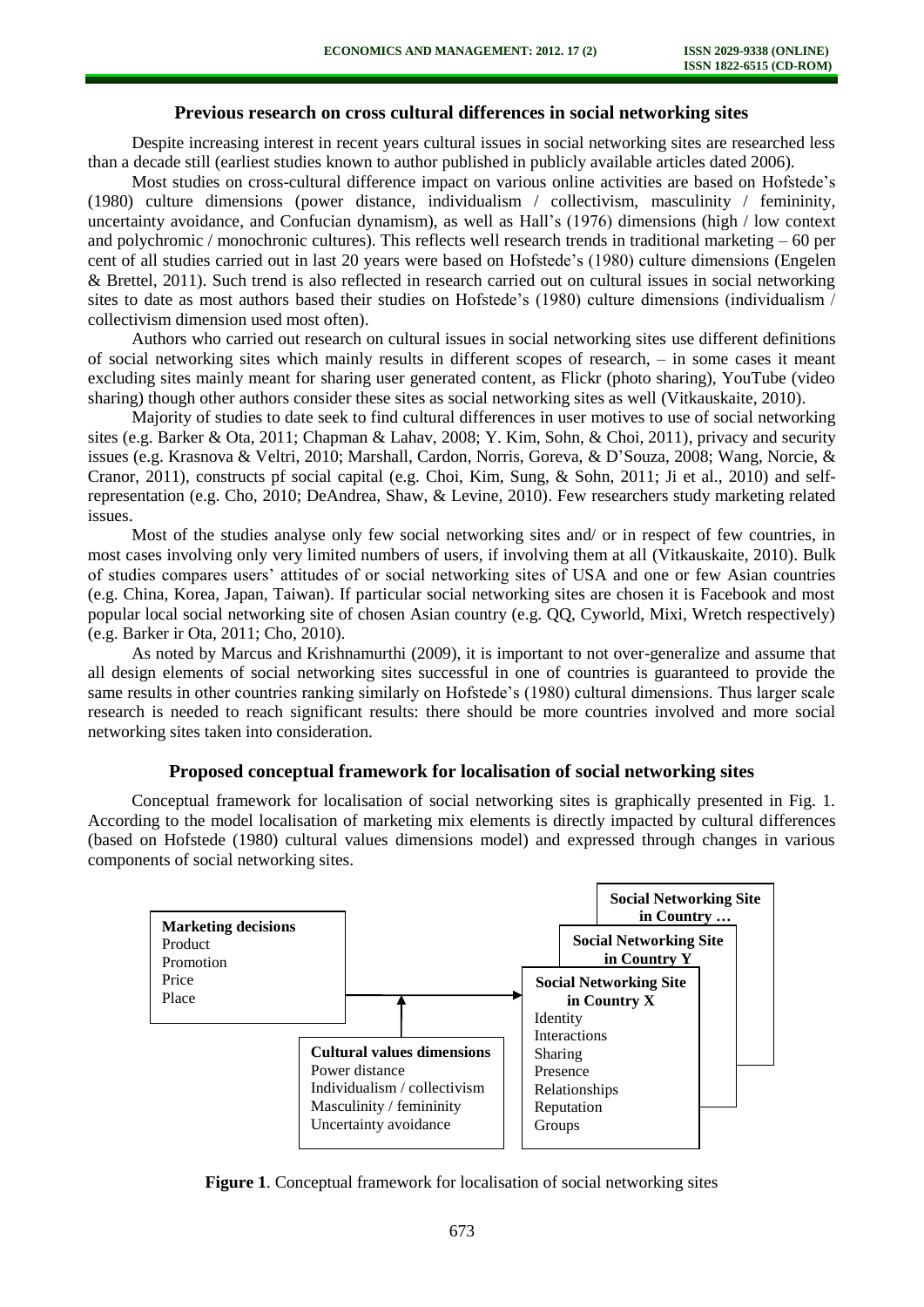As mentioned already, most studies on cross-cultural difference impact on various online activities as well as in traditional marketing research are based on Hofstede's (1980) culture dimensions. Thus proposed model includes original four dimensions proposed by Hofstede's (1980): power distance, individualism / collectivism, masculinity / femininity and uncertainty avoidance. Newer two dimensions are excluded as their impact is not much researched not only in traditional marketing studies, but in e-business research as well.

Only very recently there appeared some attempts to identify main elements or building blocks of social media sites (which also applies for social networking sites). Mislove, Marcon, Gummadi, Druschel, & Bhattacharjee (2007) for example, indicated that main elements of social networking sites are users, links and groups. Most exhaustive model of elements of social media sites is provided by Kietzmann, Hermkens, McCarthy, & Silvestre (2011). The authors use a honeycomb of seven functional building blocks: identity, conversations, sharing, presence, relationships, reputation, and groups. Each block allows to unpack and examine (1) a specific facet of social media user experience, and (2) its implications for firms. These building blocks are neither mutually exclusive, nor do they all have to be present in a social media activity. They are constructs that allow us to make sense of how different levels of social media functionality can be configured. So this model will be used in proposed framework to represent components of social networking sites (Kietzmann *et al.*, 2011).

Proposed model is also addressing marketing point of view. It is based on marketing mix. Though there is a number of marketing mixes suggested for virtual environment (see Constantinides, 2006), most of them build on classical 4P model and most of those that are not based on classical 4P model are focused on some specific industry (e.g. music products). Thus, authors choose to base the proposed framework on classical 4P model adopted for virtual environment: product, place, price and promotion.

#### **Assumptions on some possible marketing implications**

Following assumptions derive from content analysis of findings of previous studies. Because of limitations of space very few assumptions on some possible marketing implications are provided here.

*Identity* functional block represents the extent to which users reveal their identities in a social media setting. This can include disclosing information such as name, age, gender, profession, location, and also information that portrays users in certain ways (Kietzmann *et al.*, 2011).

In the USA (individualistic culture), users use social networking sites primarily to share very personal and/or sensitive (e.g., personal pictures, emotions, sexual preferences, school and work affiliations) information, either broadcast to the world or to close friends (Chapman & Lahav, 2008). Members' pictures viewable by non-members on the first page of MySpace in the USA, user-profile pictures are of the individuals themselves (Marcus & Krishnamurthi, 2009).

In China (collectivistic culture), respondents are much less likely to post personal information; only 1 of 10 respondents had even posted a photo of himself in his profile (Chapman & Lahav, 2008). On Mixi in Japan (collectivistic culture) no member information is accessible by non-members, on Cyworld Japan pictures of animals, toys, or even celebrities are used in a user's profile in place of her/his photo (Marcus & Krishnamurthi, 2009).

Based on these finding assumption regarding *product* localisation is following: for individualistic cultures social networking sites should provide possibilities for user to be as public as possible and could also include some reminding applications so that user would be prompted to broadcast himself. Meanwhile for collectivistic cultures social networking sites should be significantly more discrete – profiles of users should never become public as well as it should not require too much personal information upon account setup (e.g. photo depicting user himself should not be required). Regarding *promotion* localisation, social networking sites targeting collectivistic cultures should avoid over emphasizing of self presentation possibilities provided by the site.

*Relationships* block represents the extent to which users can be related to other users. 'Relate,' means that two or more users have some form of association that leads them to converse, share objects of sociality, meet up, or simply just list each other as a friend or fan. Consequently, how users of a social media platform are connected often determines the what-and-how of information exchange (Kietzmann *et al.*, 2011).

Japanese (collectivistic culture) Mixi users in sample had substantially fewer online connections, with an average of 58 friends compared to an average of 281 friends for Facebook users (USA, individualistic culture) (Fogg & Iizawa, 2008). Korean (collectivistic culture) users are likely to have a relatively small number of close friends on social networking sites, they feel uncomfortable if prompted to befriend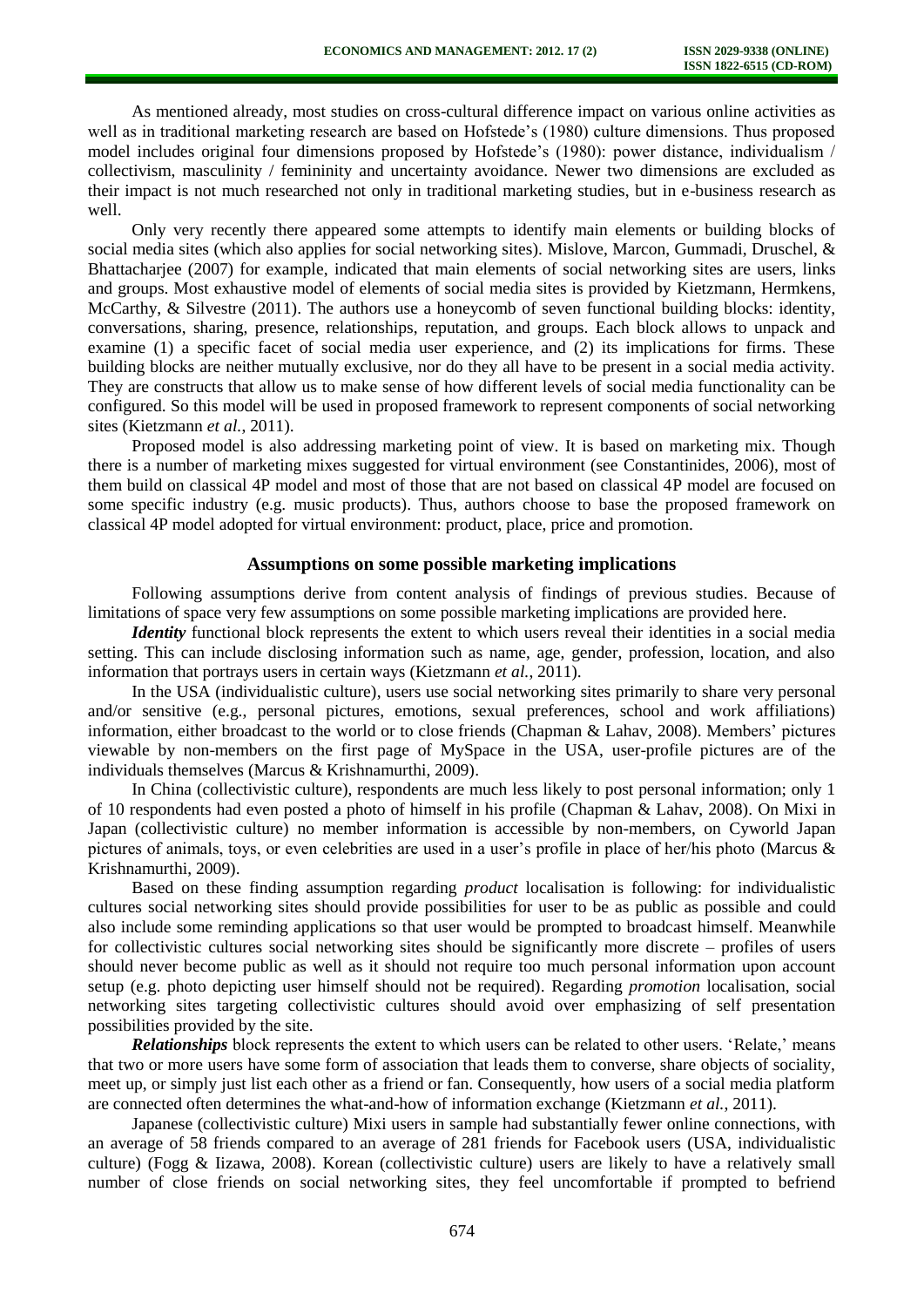acquaintances or even strangers. Meanwhile USA users' connections are friends and acquaintances, including strangers whom they allowed to be friends for certain specific reasons. They seem to be aware of their control over their friends list. U.S. participants tend to be proud of having many friends regardless of the actual relational level of these friendships (Cho & Park, 2012).

Based on these finding assumption regarding *product* localisation is following: social networking sites targeting individualistic cultures should enable users to easily connect with other users (tools could be used for bulk invitations to become friends), also various possibilities to easily find new friends should be enabled. Meanwhile for collectivistic cultures main emphasis should placed on maintaining close circle of friends and family, so that strangers would have less opportunities to prompt requests for becoming friends. Regarding *promotion* localisation, social networking sites targeting collectivistic cultures should emphasise relationships maintenance aspect of their services in their promotional messages (e.g. home page). Social networking sites targeting individualistic cultures could emphasise possibilities to enlarge personal social network by finding and connecting to new friends.

*Reputation* block represents the extent to which users can identify the standing of others, including themselves, in a social media setting. Reputation can have different meanings on social media platforms. In most cases, reputation is a matter of trust, but since information technologies are not yet good at determining such highly qualitative criteria, social media sites rely on 'mechanical Turks': tools that automatically aggregate user-generated information to determine trustworthiness (Kietzmann *et al.*, 2011).

Chinese users devote significant energy to managing and increasing their online display of status. This status is shown through "lucky" account numbers, usage points, and home page decorations such as the "QQ flower" that grows with points. Status increases as one's site is viewed more often, one is logged in more frequently, more content is linked to it, and one spends more money or purchases a status subscription (Chapman & Lahav, 2008).

Status of social networking users in many countries is also measured by the number of connections ("friends") – small number of friends usually means low status. Though meaning of large number of connections is different across countries. For example Korean (collectivistic culture) users are embarrassed to have large numbers of connections. "User is concerned that revealing that he had a large number of ilchon relationships would misrepresent him as a person who made superficial relationships with a broad range of people instead of pursuing deep relationships with a core group of friends". For users in USA (individualistic culture) larger number of connections seems to represent their better social life, connectedness with various people, so larger the number, better the status (Cho & Park, 2012).

Based on these finding assumption regarding *product* localisation is following: various and multiply tools for display of status of users should be offered when targeting collectivistic cultures, though it should not be based on numbers of friends. Targeting social networking site to individualistic cultures as opposite, number of connections could be used as major indicator of status, greatly emphasized on the site.

#### **Conclusions**

Social networking sites are web-based services that allow individuals to (1) construct a public or semipublic profile within a bounded system, (2) articulate a list of other users with whom they share a connection, and (3) view and traverse their list of connections and those made by others within the system. The nature and nomenclature of these connections may vary from site to site.

Previous studies on whether websites should be localised or standardised point to one general conclusion – that web content needs to be adapted to the different cultures of its targeted consumers. Authors assume this conclusion applies to social networking sites as well.

Most studies on cross-cultural issues in social networking sites are based on Hofstede's (1980) culture dimensions (power distance, individualism / collectivism, masculinity / femininity, uncertainty avoidance, and Confucian dynamism). Though most of the studies on cross-cultural issues in social networking services analyse only few social networking sites and/ or in respect of few countries, in most cases involving only very limited numbers of users, if not involving them at all.

This paper proposes conceptual framework for localisation of social networking sites basing on seven building blocks of social media sites (identity, conversations, sharing, presence, relationships, reputation, and groups), Hofstede's (1980) cultural values dimensions (power distance, individualism / collectivism, masculinity / femininity, uncertainty avoidance) and marketing mix (product, place, price and promotion).

Limitation of proposed framework and suggested possible marketing implications is that it is based on theoretical assumptions only and it should be tested empirically in the future.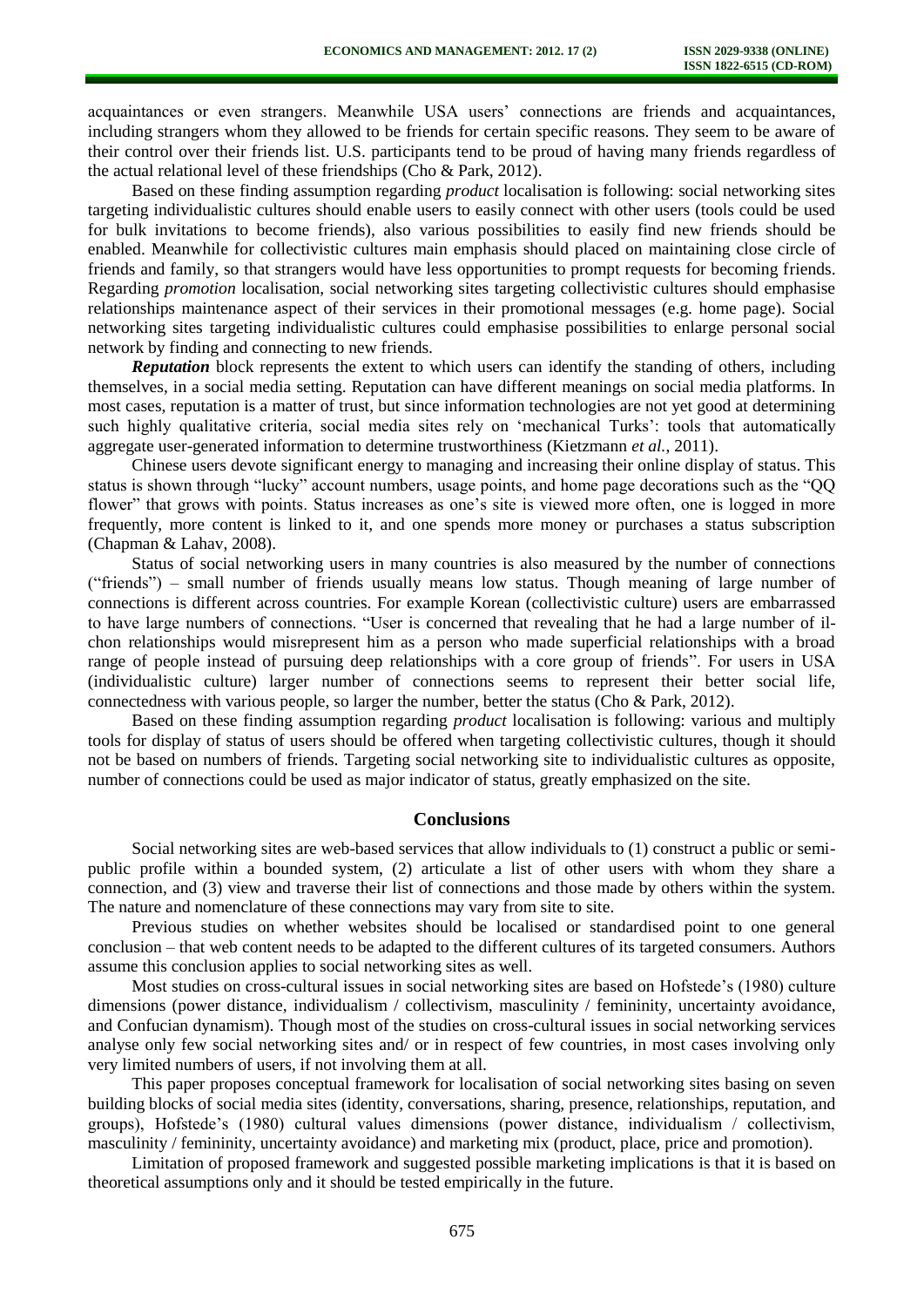## **References**

- 1. Alas, R.; Tuulik, K. (2007). Cultural Practices and Values at the Societal Level in Estonia in Comparison with Neighbouring Countries, *Journal of Business Economics and Management* 8(1), 39-44. doi:10.1080/16111699.2007.9636150
- 2. Alimienė, M., & Kuvykaitė, R. (2008). Standardization / Adaptation of Marketing Solutions in Companies Operating in Foreign Markets: An Integrated Approach. *Inzinerine ekonomika-Engineering economics*, *56*(1), 37- 17.
- 3. Barker, V., & Ota, H. (2011). Mixi Diary versus Facebook Photos: Social Networking Site use among Japanese and Caucasian American Females. *Journal of Intercultural Communication Research*, *40*(1), 39-63. doi:10.1080/17475759.2011.558321
- 4. Beer, D. (2008). Social network(ing) sites…revisiting the story so far: A response to danah boyd & Nicole Ellison. *Journal of Computer-Mediated Communication*, *13*(2), 516-529. doi:10.1111/j.1083-6101.2008.00408.x
- 5. boyd, D. M., & Ellison, N. B. (2008). Social Network Sites: Definition, History, and Scholarship. *Journal of Computer-Mediated Communication*, *13*(1), 210-230. doi:10.1111/j.1083-6101.2007.00393.x
- 6. Chapman, C. N., & Lahav, M. (2008). International ethnographic observation of social networking sites. *Proceeding of the twenty-sixth annual CHI conference extended abstracts on Human factors in computing systems - CHI '08* (pp. 3123-3128). New York, New York, USA: ACM Press. doi:10.1145/1358628.1358818
- 7. Cho, S. E. (2010). *Cross-Cultural Comparison of Korean and American Social Network Sites: Exploring Cultural Differences in Social Relationships and Self-Representation*. Rutgers The State University of New Jersey - New Brunswick.
- 8. Cho, S. E., & Park, H. W. (2012). A qualitative analysis of cross-cultural new media research: SNS use in Asia and the West. *Quality & Quantity*. doi:10.1007/s11135-011-9658-z
- 9. Choi, S. M., Kim, Y., Sung, Y., & Sohn, D. (2011). Bridging or Bonding? A cross-cultural study of social relationships in social networking sites. *Information, Communication & Society*, *14*(1), 107-129. doi:10.1080/13691181003792624
- 10. comScore (2011). *It's a Social World: Top 10 Need-to-Knows About Social Networking and Where It's Headed*. Retrieved from http://www.comscore.com/Press\_Events/Presentations\_Whitepapers/2011/it\_is\_a\_ social\_world\_top\_10\_need-to-knows\_about\_social\_networking
- 11. Constantinides, E. (2006). The Marketing Mix Revisited: Towards the 21st Century Marketing. *Journal of Marketing Management*, (1990), 407-438.
- 12. Cyr, D., & Trevor-Smith, H. (2004). Localization of Web design: An empirical comparison of German, Japanese, and United States Web site characteristics. *Journal of the American Society for Information Science and Technology*, *55*(13), 1199-1208. doi:10.1002/asi.20075
- 13. DeAndrea, D. C., Shaw, A. S., & Levine, T. R. (2010). Online Language: The Role of Culture in Self-Expression and Self-Construal on Facebook. *Journal of Language and Social Psychology*, *29*(4), 425-442. doi:10.1177/0261927X10377989
- 14. eMarketer. (2012). Where in the World Are the Hottest Social Networking Countries? *eMarketer*. Retrieved from http://www.emarketer.com/Articles/Print.aspx?R=1008870
- 15. Engelen, A., & Brettel, M. (2011). Assessing cross-cultural marketing theory and research. *Journal of Business Research*, *64*(5), 516-523. Elsevier Inc. doi:10.1016/j.jbusres.2010.04.008
- 16. Faiola, A., & MacDorman, K. F. (2008). The Influence of Holistic and Analytic Cognitive Styles on Online Information Design: Toward a communication theory of cultural cognitive design. *Information, Communication & Society*, *11*(3), 348-374. doi:10.1080/13691180802025418
- 17. Fogg, B. J., & Iizawa, D. (2008). Online Persuasion in Facebook and Mixi: A Cross-Cultural Comparison. In H. Oinas-Kukkonen, P. Hasle, M. Harjumaa, K. Segerståhl, & P. Øhrstrøm (Eds.), *PERSUASIVE '08 Proceedings of the 3rd international conference on Persuasive Technology* (pp. 35-46). Springer-Verlag Berlin, Heidelberg. doi:10.1007/978-3-540-68504-3\_4
- 18. Hall, E. T. (1976). *Beyond culture*. Garden City, NY: Doubleday & Company. 320 p. ISBN 0385124740.
- 19. Hofstede, G. (1980). *Culture's consequences: international differences in work-related values*. Beverly Hills, CA: Sage. 328 p. ISBN 0803913060.
- 20. Ji, Y. G., Hwangbo, H., Yi, J. S., Rau, P. L. P., Fang, X., & Ling, C. (2010). The Influence of Cultural Differences on the Use of Social Network Services and the Formation of Social Capital. *International Journal of Human-Computer Interaction*, *26*(11-12), 1100-1121. doi:10.1080/10447318.2010.516727
- 21. InSites Consulting (2010). *940 million social media users in the world*. Retrieved from http://www.insites.eu/InSites/Press/Press-release-detail/page.aspx/40?pressrelease=165.